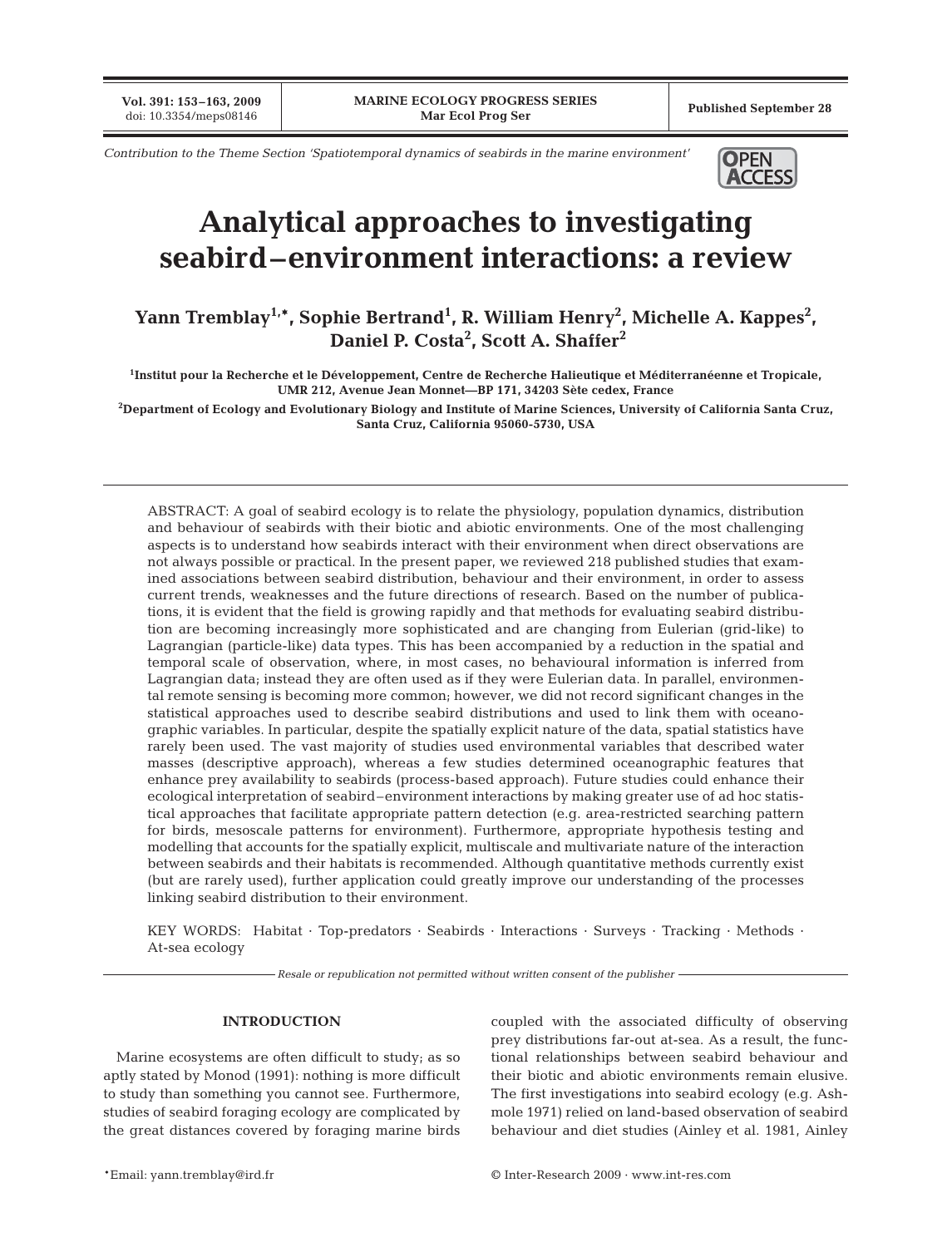1990). Observations of seabirds at-sea were later undertaken from opportunistic or dedicated vessel surveys (Haney 1985a, 1987a, Hunt 1991, Hunt et al. 1992, Veit et al. 1993). More recently, traditional land- and ship-based observations have been complemented by modern observation technologies, the implementation of which now provides powerful 'eyes' to observe the ecosystem: satellite remote sensing, acoustic surveying, or miniaturized electronic tagging (Haney 1985b, 1986c, Ainley et al. 1995, Wilson et al. 2002, Cooke et al. 2004, Burger & Shaffer 2008). Undoubtedly, the field of seabird ecology has been burgeoned by this rich set of scientific approaches; to our knowledge, no critical evaluation of the tools commonly employed to link seabird locations and their environment exists.

The goal of the present paper was to review and summarize how scientific approaches and methodological tools in seabird ecology have evolved. In this review, we also highlight state-of-the-art techniques for evaluating seabird distribution and habitat associations, as well as speculate on promising future directions for research. It is important to note that, contrary to classical reviews, our goals were not to be instructive about methods per se, but rather to highlight utilization trends by authors in the field and to speculate on how these trends might relate to changes in conceptual approaches.

## **MATERIALS AND METHODS**

This work is based on the analysis of contents from published research articles. Research articles were selected with the 'ISI Web of Knowledge' (Thomson Reuters) search engine, using the following search criteria:

Topic=((seabird\* AND (distribution OR abundance OR track\* OR at-sea observation)) AND (ocean\* OR front\* OR edd\* OR prey))

Timespan=All Years

Refined by: Subject Areas=(Environmental Sciences & Ecology OR Zoology OR Marine & Freshwater Biology OR Oceanography OR Biodiversity & Conservation OR Fisheries OR Behavioral Sciences OR Evolutionary Biology)

These search criteria returned 1286 papers from which we removed all papers that focused exclusively on toxicology, parasites, pollution, population trend or breeding performance, predation and interaction with terrestrial mammals, diet and chick growth, or prey biology. The remaining 461 papers were collected and further evaluated for relevance to the topic.

Papers were considered relevant and included in subsequent analyses if they reported both positional data of seabirds and at least one associated environmental variable. The presence of fishing vessels or fisheries effort data were considered environmental variables. This yielded a total of 218 publications on which our review was based. We recognize that some relevant publications may have been missed (particularly book chapters, books and unpublished reports); however, our review should be representative of research in the field.

The following questions were used to characterize the analyses presented in the reviewed manuscripts:

• How was the distribution of seabirds obtained?

• How was the distribution of seabirds modeled/ summarized/analyzed?

• How were the environmental variables obtained?

• Which environmental variables were used?

• How was the association between seabird distribution and environmental variables characterized?

Responses to these questions were then summarized in order to quantify the methodological techniques used in the reviewed papers. In order to analyze temporal trends in publication and methodological techniques, we separated publications into 5 yr bins, as a compromise between the time resolution and the number of publications in each bin (as shown in Fig. 1).

We have created a bibliographic library of the relevant papers, and interested parties can contact the corresponding author for copies.



Fig. 1. Temporal distribution of the 218 research articles analyzed in the present study (see 'Materials and methods' for selection criteria)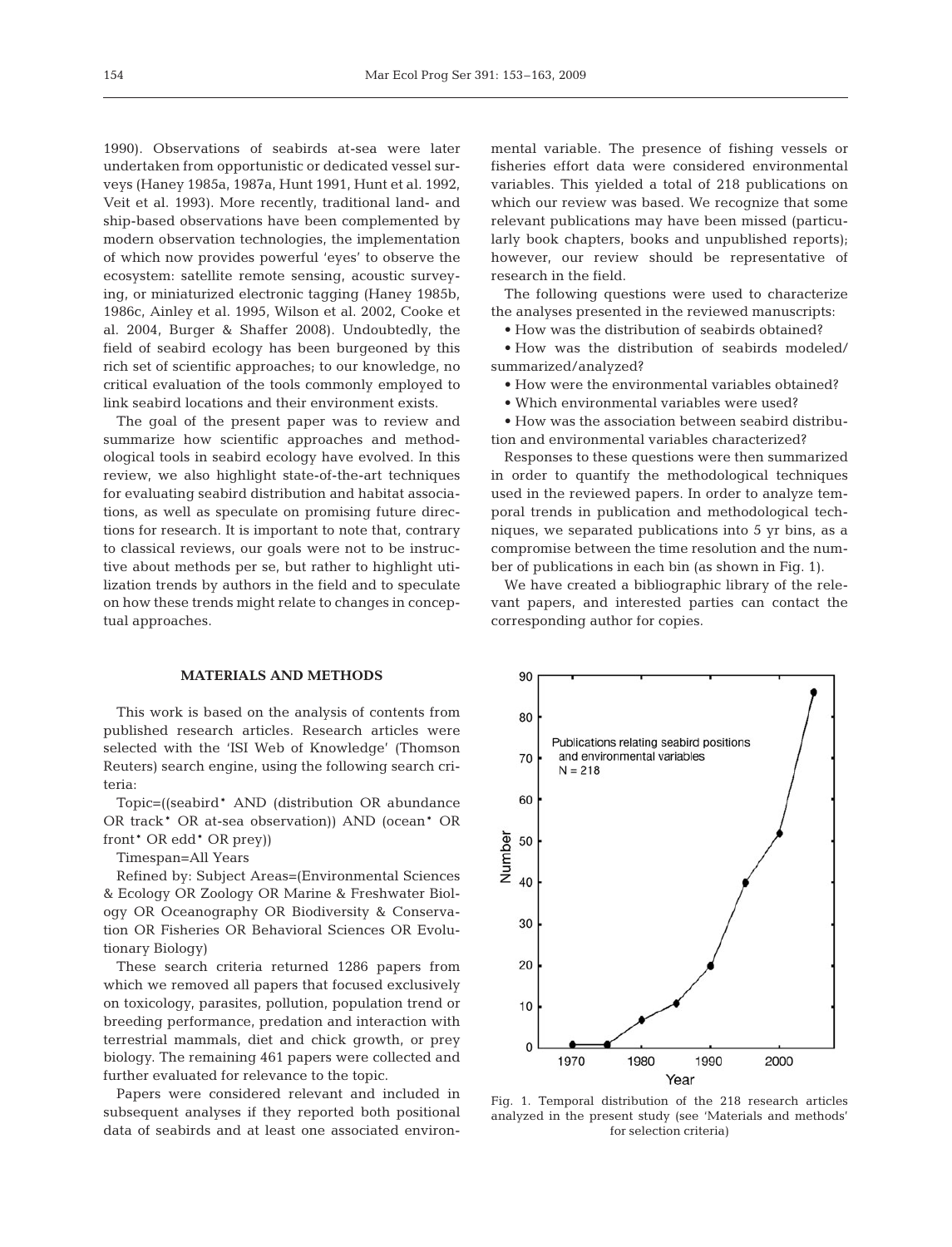#### **RESULTS**

Research on free-ranging seabirds and ecology atsea has increased from a few papers a year in the 1970s, to over 15  $yr^{-1}$  today (Fig. 1). This trend coincides with the increased availability of personal computers, a change that impacted not only the way data were collected, but also the level of analytical sophistication employed.

## **Seabird locations**

At-sea, ship-based observation of seabirds has been the traditional method of determining seabird distribution. Across all years surveyed, at-sea surveys and observations of birds at sea have been the dominant form of study (Fig. 2). Ship-based observations can be further divided into 2 methodological groups: the classical transect method and the punctual observation method. This later method typically represented seabird observations performed by observers on board vessels during fishing operations (Abrams 1983, Abello et al. 2003). Punctual observations represented <10% of the number of studies using ship-based observations in all 5 yr bins since 1985, except in the 2005 bin, in which it rapidly increased to 23.5% of the number of papers using ship-based observations.



In contrast to traditional ship-based methodologies, seabird distributional data have also been obtained using microprocessor-based transmitting or data logging tags. This methodology consists of calculating animal locations using electronic tags directly attached to the animal. This includes satellite tracking (Argos transmitters [Berrow et al. 2000], GPS receivers [Awkerman et al. 2005]), global location sensing (GLS) based on light (archival light-level tags; Phillips et al. 2006), radio telemetry (VHF transmitter; Furness et al. 2000) and dead-reckoning (speed/bearing recorders; Benvenuti et al. 1998). The use of electronic-based methodologies, which appeared in the literature in the early 1990s, has continued to increase ever since, due to rapid advances in related technologies (Fig. 2) (Wilson et al. 2002). The Argos tracking system was the only electronic methodology used in papers published in the mid-1990s, and remains the most common method used (>67% of papers using electronic-based methods). However, its relative application has decreased recently as GPS-based and GLS-based tagging studies increased, both of which equally contributed 26% of all papers using electronic methodology in the 2005 bin. VHF and dead-reckoning methods appeared marginal, and therefore we do not detail their contribution here. With the advent of daily diary tags (Wilson et al. 1991, 2006, 2007, 2008), it is conceivable that dead-reckoning tags will be used more often in the future.

Other methods to determine seabird distribution have also been reported in the literature (e.g. plane transects, land-based observations and bycatch during fisheries operations), but these methods contributed minimally to the number of published research papers (Fig. 2). The apparent importance of the 'other' group in the 1980 bin results from small sample size bias (only 7 papers in this category).

Seabird distribution data have been reported in the literature as simple locations or density grids, as well as using more quantitative indices such as computing kernel densities (van Franeker et al. 2002, Awkerman et al. 2005, Clarke et al. 2006). The simple display of distribution data has been much more commonly used than quantitative indices, with proportions ranging from 80 to 100% of the number of papers for any given 5 yr period.

## **Environmental variables**

Fig. 2. Temporal distribution of methodological approaches used to obtain positional observations of seabirds at-sea in 218 relevant research articles. Bins span 5 yr, and numbers indicate the total number of occurrences of the methodological techniques, not the number of papers. The category 'other' includes land-based counts, plane transects and bycatch

Environmental data collected *in situ* are found in the majority of studies in all 5 yr bins (Fig. 3). The use of aerial surveys, data from the literature, animalborne sensors, or general geographic knowledge to extract environmental information does not show a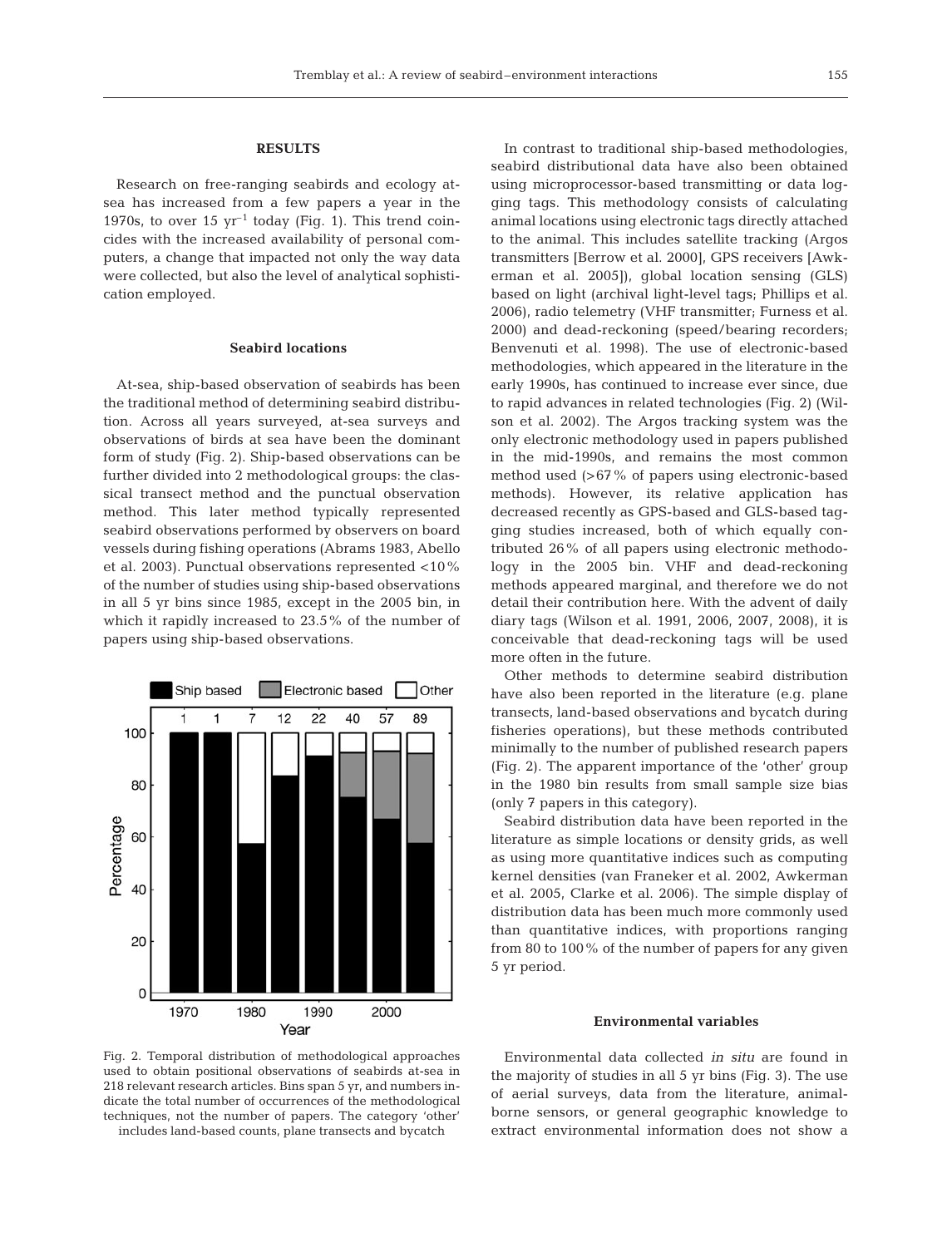

Fig. 3. Temporal distribution of the methodological approaches used to collect environmental data in the 218 relevant research articles used in the present study. Numbers indicate the total number of occurrences of the methodological techniques, not the number of papers

clear trend in time (Fig. 3). The relative contribution of satellite remote-sensing data increased at a relatively slow rate (2.3 more papers per 5 yr) between the mid-1980s and the mid-1990s, but has now become much more common in the last decade (6.0 more papers per bin). The trend has increased exponentially (data not shown) and does not show signs of slowing down (23.4% of occurrence in the 2005 bin, the largest so far).

We identified a total of 101 different environmental variables in all of the 218 research articles. These variables were regrouped into 22 'variable types' based on the type of environmental parameters involved (Table 1). The relative utilization of these variable types is extremely unbalanced, with 4 types (temperature, salinity, prey and zone) representing >50% of all variables (Table 1). The remaining 18 types contributed 45% of all variables, and included extremely diverse variables, from dissolved oxygen to bathymetry (Table 1). The contribution of variables describing an oceanographic structure (grouped as 'mesoscale features'; Ribic et al. 1997, Ainley et al. 1998, Nel et al. 2001) and thought to have a positive effect on the availability of prey to seabirds, such as a front or an eddy (as opposed to variables physically describing a water mass), is relatively minor (4.8% of all variables; Table 1).

| Variable                        | Short description                                                       | Relative<br>contribution $(\%)$ | Cumulative<br>$(\% )$ |
|---------------------------------|-------------------------------------------------------------------------|---------------------------------|-----------------------|
| Temperature                     | Sea surface temperature (SST), SST gradient, anomaly                    | 23.53                           | 100.00                |
| Salinity                        | Salinity, salinity at depth, halocline                                  | 14.62                           | 76.47                 |
| Prey                            | Prey distribution, density, depth                                       | 9.77                            | 61.86                 |
| Zone                            | Sanctuary, oceanic domain, exclusive economic zone                      | 6.80                            | 52.08                 |
| Bathymetry                      | Bathymetry, bathymetry gradient, substrate                              | 6.40                            | 45.28                 |
| Meteorological features         | Storm, rain, weather, cloud, air pressure                               | 5.56                            | 38.88                 |
| Mesoscale features              | Eddy, any type of front, Langmuir circulation                           | 4.81                            | 33.32                 |
| <b>Distance</b>                 | Distance to colony, distance to shore                                   | 4.12                            | 28.51                 |
| Chlorophyll                     | Chlorophyll, chl gradient, depth of chl max.                            | 3.90                            | 24.39                 |
| Ice                             | Ice, iceberg, ice edge, ice movement                                    | 3.53                            | 20.49                 |
| Wind                            | Wind speed, wind direction, wind stress curl                            | 2.62                            | 16.96                 |
| <b>Boats</b>                    | Boat following, fisheries effort, fisheries type, fishing area          | 2.59                            | 14.34                 |
| Plankton                        | Plankton distribution and/or abundance                                  | 2.47                            | 11.75                 |
| Swell / Wave                    | Swell height, swell direction, sea state                                | 2.32                            | 9.27                  |
| Prim. prod.                     | Primary productivity / production                                       | 1.78                            | 6.95                  |
| Other                           | Oil, human recreational use, aquaculture, Sargassum, internal wave 1.71 |                                 | 5.17                  |
| O <sub>2</sub> /CO <sub>2</sub> | Dissolved oxygen and/or carbon dioxide                                  | 1.71                            | 3.46                  |
| Upwelling                       | Upwelling, upwelling intensity                                          | 0.46                            | 1.75                  |
| Tide                            | Tide, tide speed                                                        | 0.43                            | 1.29                  |
| <b>SSH</b>                      | Sea surface height (SSH), SSH gradient, anomaly                         | 0.42                            | 0.86                  |
| Density                         | Water density                                                           | 0.29                            | 0.43                  |
| Current                         | Current, current profile                                                | 0.15                            | 0.15                  |

Table 1. Description and relative contributions of environmental variables used in 218 research articles linking seabird positional information with environment characteristics. Variables are ranked by relative contribution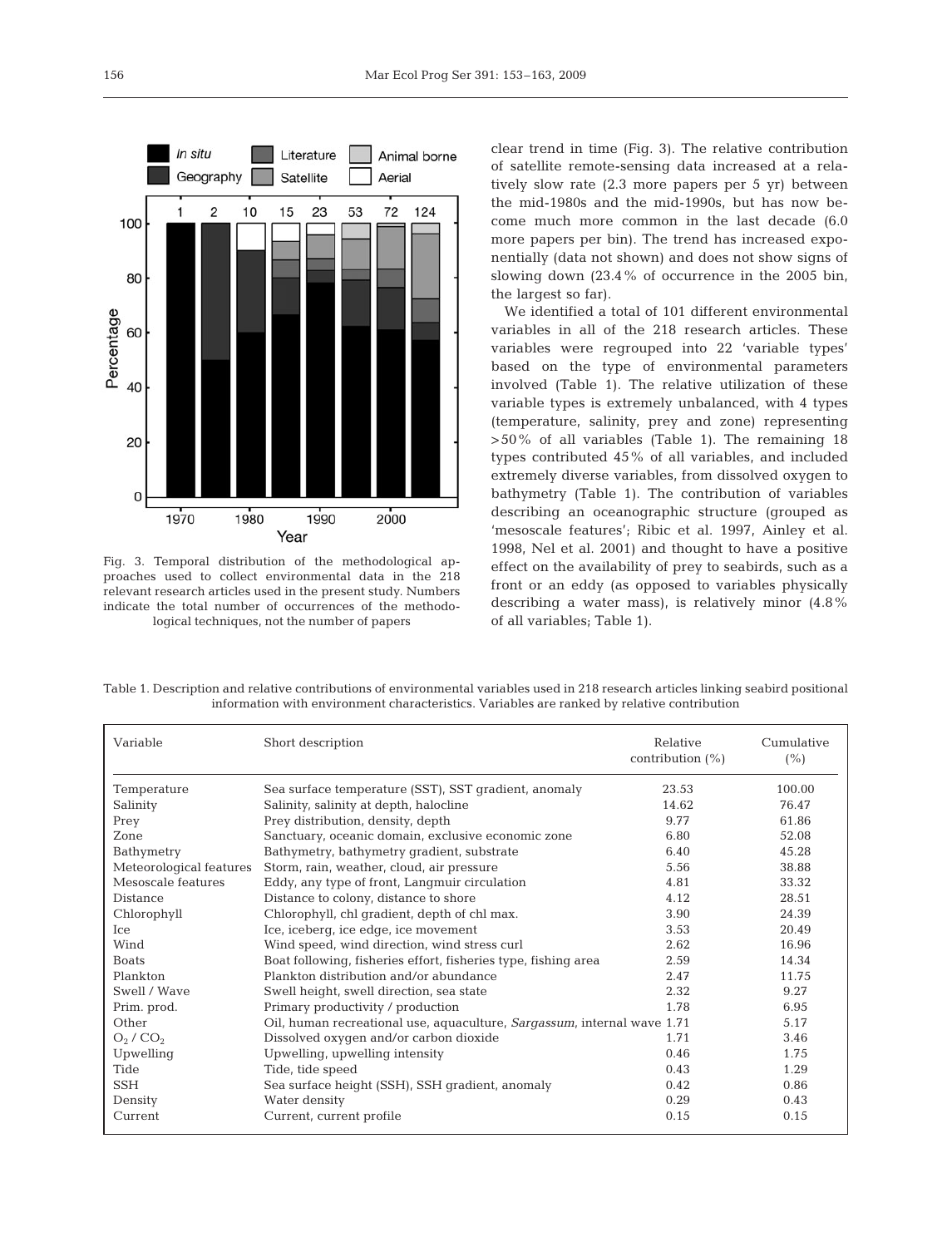# **Association between seabird distribution and environmental variables**

We categorized a total of 43 different statistical techniques in all selected papers that we grouped into 6 broad categories (Fig. 4, Table 2): (1) qualitative approaches (e.g. mapping, geographic information systems [GIS]) aimed at displaying the data and supporting pertinent hypotheses for further testing (Harrison 1982, Joiris 1991, Hull et al. 1997, Ollason et al. 1997), (2) classic hypothesis-testing approaches examining patterns between areas, species, time periods, etc. (Abrams 1985, Garthe 1997, Skov & Durinck 2000, Roycroft et al. 2007), (3) classic statistical modelling approaches (e.g. linear regression, correlation, generalized linear or additive models [GLM-GAM]) examining functional relationships between distribution and environmental variables (Ribic & Ainley 1997, Spear et al. 2003, Olivier & Wotherspoon 2006), (4) spatially explicit approaches (e.g. point process methods, geostatistics) quantifying spatial co-occurrence and coherence between different ecosystem processes (Russell et al. 1992, O'Driscoll 1998, Navarro & Gonzalez-Solis 2007, Villablanca et al. 2007), (5) multivariate approaches (e.g. principal components analysis [PCA], classification trees, etc.) examining complex, non-linear relationships in seabird distribution patterns (Ballance et al.



Fig. 4. Temporal distribution of the statistical approaches used in 218 relevant research articles associating seabird locations and environmental variables. Numbers represent the number of occurrences of statistical approaches in each bin, not the number of papers. See Table 2 for further details

| tests<br>MANOVA, ANCOVA<br>ANOVA (parametric<br>and Kruskal-Wallis).<br>Chi-squared, G, F, Z,<br>Tukey-Kramer, etc.,<br>Discriminant function<br>Hypothesis testing<br>analysis, etc. | curvilinear, quadratic,<br>(Pearson) and cross<br>Linear mixed effects<br>linear, multiple,<br>polynomial, etc.<br>Regressions:<br>Correlation:<br>correlation<br>Parametric<br><b>CLM</b> | Non-parametric<br>Spearman and<br>regressions<br>Correlation:<br>Logistic and<br>quantile<br>Kendall<br><b>GAM</b> | Ripley's K<br>Mono- and<br>bivariate<br>Variogram<br>overlap<br>Spatial<br>Kernel | multi-dimensional<br>Correspondence<br>Non-parametric,<br>Cluster analysis<br>Boolean factor<br>and CART<br>analysis<br>scaling<br>PCA | Fractal dimension<br>Spectral analysis<br>Wavelets           |
|---------------------------------------------------------------------------------------------------------------------------------------------------------------------------------------|--------------------------------------------------------------------------------------------------------------------------------------------------------------------------------------------|--------------------------------------------------------------------------------------------------------------------|-----------------------------------------------------------------------------------|----------------------------------------------------------------------------------------------------------------------------------------|--------------------------------------------------------------|
|                                                                                                                                                                                       |                                                                                                                                                                                            |                                                                                                                    |                                                                                   | analysis                                                                                                                               |                                                              |
|                                                                                                                                                                                       |                                                                                                                                                                                            | models, etc.<br>t, U, Wilcoxon signed-rank,                                                                        | $-Modelling$ —                                                                    |                                                                                                                                        | Spatial statistics Multivariate analysis Multiscale analysis |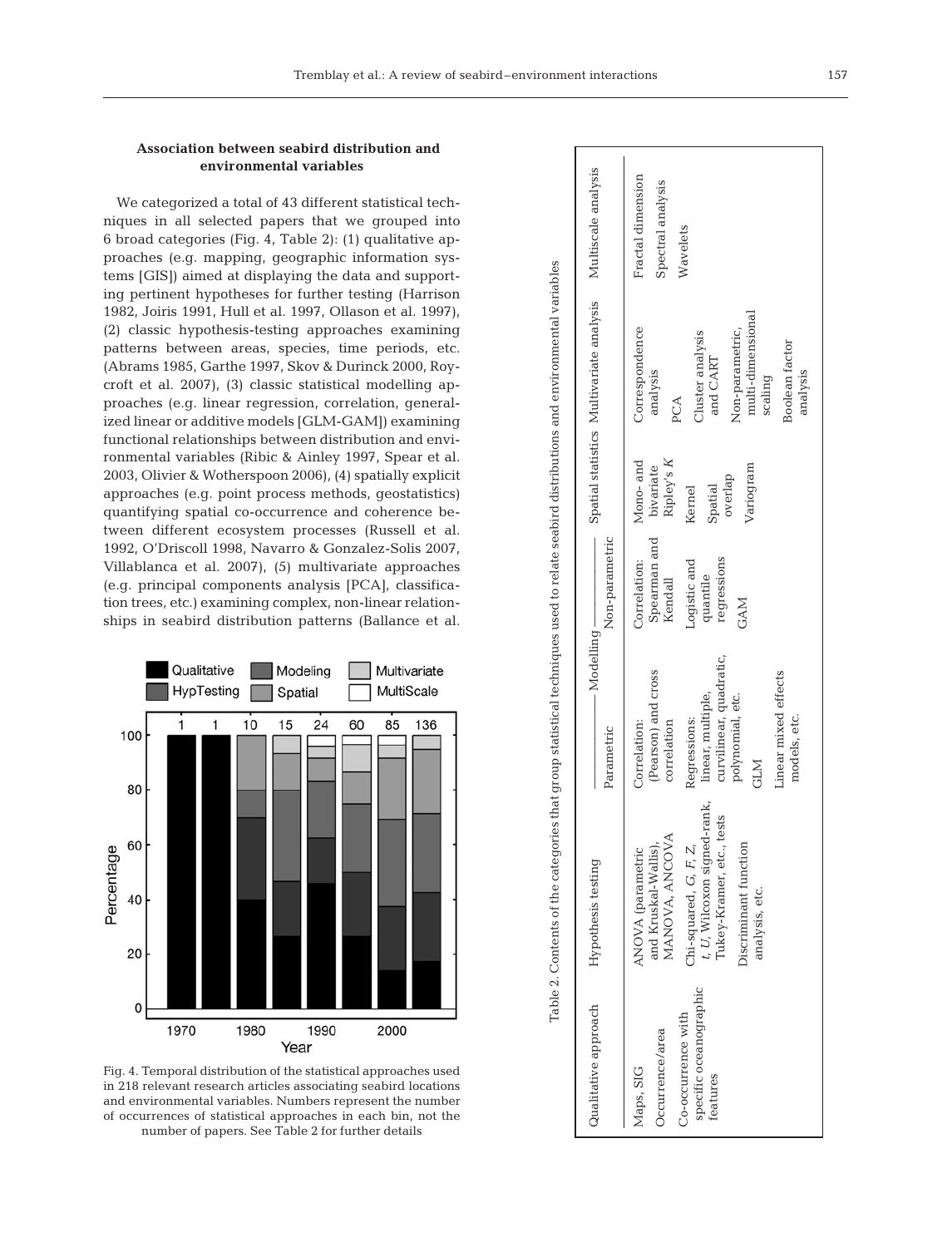1997, Karnovsky et al. 2003, Weichler et al. 2004, Hyrenbach et al. 2007) and (6) multi-scale approaches (e.g. wavelets, fractal geometry) investigating ecological functional relationships (Russell et al. 1992b, Logerwell et al. 1998, Mehlum et al. 1999, Swartzman & Hunt 2000) that are known to change with scale (Levin 1992).

The analytical methods used are often predicated by the data available. However, long-term, high-resolution data for seabirds along with environmental data (sea surface temperature [SST], El Niño Southern Oscillation [ENSO] index, chlorophyll, etc.) of marine ecosystems are increasingly available. Therefore, it is surprising that we did not observe increased use of more powerful, spatially explicit, multivariate and multiscale approaches. In fact, the use of the 6 approach categories did not show any clear trend with time.

All approaches have been used in a fairly constant way since the 1980s (Fig. 4). Multivariate and multiscale analyses combined represented <10% of all analyses in any given 5 yr bin. Spatial approaches have tended to be used more frequently since the mid-1990s, but only 1 out of 5 spatial analyses actually used spatial statistics. The remaining studies used classical statistics in a spatial context, such as group comparison of distinct zones in a hypothesis-testing framework.

#### **DISCUSSION**

The at-sea ecology of seabirds is a rapidly growing field of research. We showed that both the number of research articles published and the methods of data collection are rapidly changing. However, improvements in methodological approaches can provide greater enhancement to maximize the richness of the available data.

# **Change in the methods, scales and units of observation**

Ship-based observations of seabird distributions still contribute to the majority of these studies, but the use of electronic-based methods is rapidly increasing. Unfortunately these 2 approaches are often used in isolation, but, if used together, they could be complementary. For example, *in situ* environmental data can be collected using animal-borne electronic tags to supplement ship-based data outside of the range of detection of the observation platform. Tagging data can provide a long-term time series of position data, as well as providing behavioural information that can be used to identify behavioural modes, such as diving or arearestricted searching, and their relationship to marine habitats. Such behavioural data are important to

identify differences in the movement patterns and habitat utilization of different species. For example, some species may travel over considerable distances, while others may remain within a smaller home range. Such differences in behaviour may not always be apparent with traditional survey methods. However, tagging data have some significant limitations as well. Foremost among these is that data can only be collected from animals that can be tagged and that there is, as yet, no way to derive estimates of animal abundance.

The move from survey data to tracking data has also led to a fundamental change in the nature of the data collected — from an Eulerian to a Lagrangian form. In the Eulerian view, seabird observations are plotted on a grid and each cell gets a value representing a measured or estimated metric of the seabirds' presence. This is the typical grid survey type of data. In the Lagrangian view, the presence of seabirds is assimilated to moving particles in time and space. This is the typical tracking type of data. This distinction is fundamental in both the way we interpret our data and the way we deal statistically with the data (Aarts et al. 2008). Indeed, the Lagrangian approach appears particularly well suited for individual-based studies and fine-scale behaviour, whereas the Eulerian approach is more suited for population-based studies. As such, the observed trend in the way seabird distribution data are collected is associated with a reduction in temporal and spatial scales (through more precise and continuous recording of behaviour), as well as in the units of observation of the system studied (from the population to the individual). The trend towards a reduction in the scales of observation will likely continue as high-resolution GPS technology becomes more commonly used.

The diminution of the scales of observation might be seen as a consequence of the desire to pinpoint mechanistic relationships between seabirds and their environment. These mechanisms are typically expressed at the level of individual behaviour, and, therefore, they are unlikely to be captured in a 'large-scale' Eulerian study design. However, it was surprising to note that only 20.7% of the publications using electronic-based tracking of seabirds actually inferred behavioural indexes, such as area-restricted search patterns, turning rate, or feeding events (Charrassin & Bost 2001, Catry et al. 2004, Pinaud & Weimerskirch 2005).

The constant miniaturization of electronic devices will probably allow us to work on a wider range of seabird species, and, therefore, the trend towards a growing contribution of electronic-based studies will likely continue, especially as we learn more about previously unstudied species. However, it is highly unlikely and certainly not desirable that electronic-based methods supplant ship-based observations of seabirds, as these 2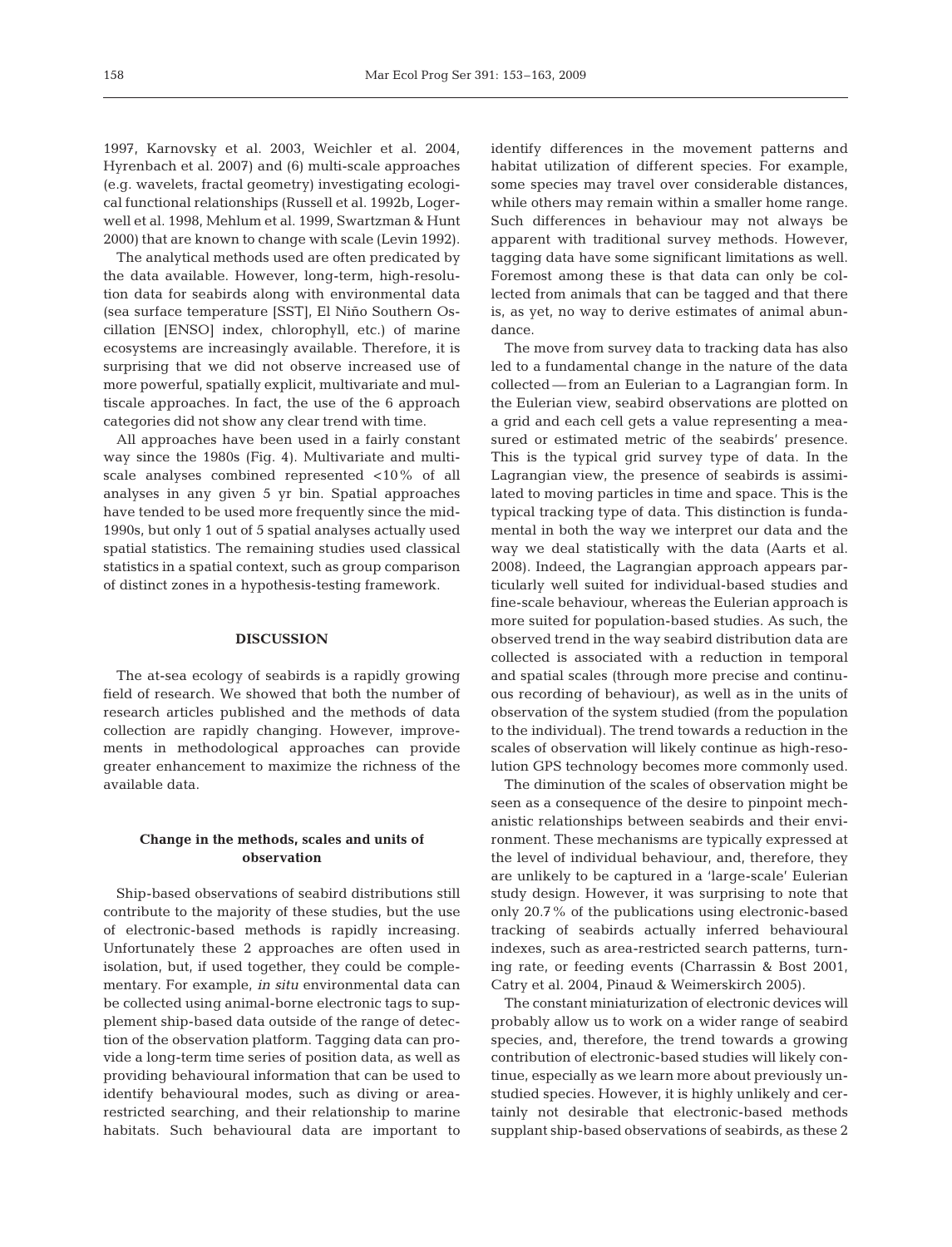approaches are highly complementary. For example, ship-based observations provide opportunities to observe the context in which seabirds are foraging, including interactions with conspecifics, prey, or associations with marine mammals or flock formations, and could be complemented by electronic tagging methods that provide detailed behavioural information.

We also noted that ship-based observations have evolved towards more punctual observations rather than dedicated transects. This shift is probably a direct consequence of the increasing concerns posed by seabird bycatch in fisheries operations, which has produced a need for greater at-sea monitoring of fishing activity. Seabird ecology is therefore increasingly contributing to applied ecology, including fisheries management (Einoder 2009).

Finally, seabird observations at-sea are increasingly being regrouped (or about to be) into publicly available databases, such as (non-exhaustively) the North Pacific Pelagic Seabird database (www.absc.usgs.gov/ research/NPPSD/), the OBIS seamap project (http:// seamap.env.duke.edu/) and Movebank (www.movebank.org/). By making data accessible to a wide community of persons, it is to be anticipated that new approaches and new types of research will appear through data mining, allowing us to study seabird– environment interactions at larger geographical and temporal scales. In a mature field like seabird ecology, it seems unfortunate that seabird observation data are used for a few studies and then virtually disappear. We believe that public sharing of ancient data should be considered by data producers, following a number of standardized data formats and exchange protocols (see for example the Global Biodiversity Information Facility [GBIF]; http://data.gbif.org/welcome.htm).

#### **Environmental data**

Although *in situ* measurements of environmental variables are and have always been used in the majority of studies, we observed an increasing use of satellite remote-sensing technology. Surprisingly, remotesensing data have been used since the mid-1980s, but their use has increased only slowly until recently. This may be due to recent increases in the accessibility of these data sets to seabird ecologists, together with the increase in computing power. We also observed a surprising diversity in the environmental parameters that have been used (101 variables!). Among these, the most frequently used variable types typically described water masses (temperature, salinity, oceanic domain) or prey distributions. Occasionally, some environmental variables were used that described oceanographic structures likely to concentrate prey for foraging seabirds, such as thermal fronts. However, in general, these mesoscale features were a less-frequently used group of variables, including fronts, Langmuir circulation and eddies; they represented only about 5% of all variables examined. This observation is fundamental in the sense that it splits the studies into 2 philosophies: those that focus on the descriptions of habitats where seabirds are present (usually on a relatively large scale), and those that focus on processes that are expected to influence the availability of prey (presence + concentration + accessibility), and, therefore, the habitat-use strategies of seabirds (usually on a smaller scale). The choice of dependent variables is inevitably conditioned by these 2 approaches. In some cases, these approaches are closely linked and may seem similar. For example, using SST gradients (description of water mass) is related but fundamentally different from using thermal fronts or distance to a thermal front (oceanographic structure). The definition of fronts according to SST gradients is not straightforward, and implies defining thresholds and assumptions supposed or showed to be relevant to specific oceanographic processes (Miller 2004, Valavanis et al. 2005). Consequently, choosing a SST front instead of a SST gradient implies a difference in the initial assumptions about processes driving seabird distributions.

It is not surprising that relatively few studies focus on oceanographic processes, because these are complex in nature, dynamic, scale-dependent and vary over time. To overcome these issues, many researchers have used a 'shotgun' approach, incorporating a host of variables into a multivariate analysis with the hope of identifying appropriate parameters that correlate with seabird abundance. While it is assumed that these parameters are associated with prey availability and associated oceanographic processes, the actual mechanisms responsible are rarely identified. Indeed, only during the last decade, has mesoscale dynamics in the oceans emerged as an influential factor on the distribution of seabirds (Haney 1985b, 1986a,b, 1987a,b, 1988, Ribic et al. 1997, Nel et al. 2001, Weimerskirch et al. 2004, Ballance et al. 2006, Hyrenbach et al. 2006, O'Hara et al. 2006), marine turtles (Polovina et al. 2001, 2006, Lambardi et al. 2008), marine mammals (Ream et al. 2005, Campagna et al. 2006, Biuw et al. 2007), fish (Brandt 1981, Bakun 2006, Zainuddin et al. 2008), squids (Rodhouse et al. 1996, Waluda et al. 2001), zooplankton (Huntley et al. 2000, Labat et al. 2002, Strzelecki et al. 2007), phytoplankton and marine production (McGillicuddy et al. 1998, Martin 2003, Mitchell et al. 2008).

Certainly, a promising avenue of future research would be to identify the oceanographic processes and the specific mechanisms responsible for seabird distribution at various scales, a route that is distinct from the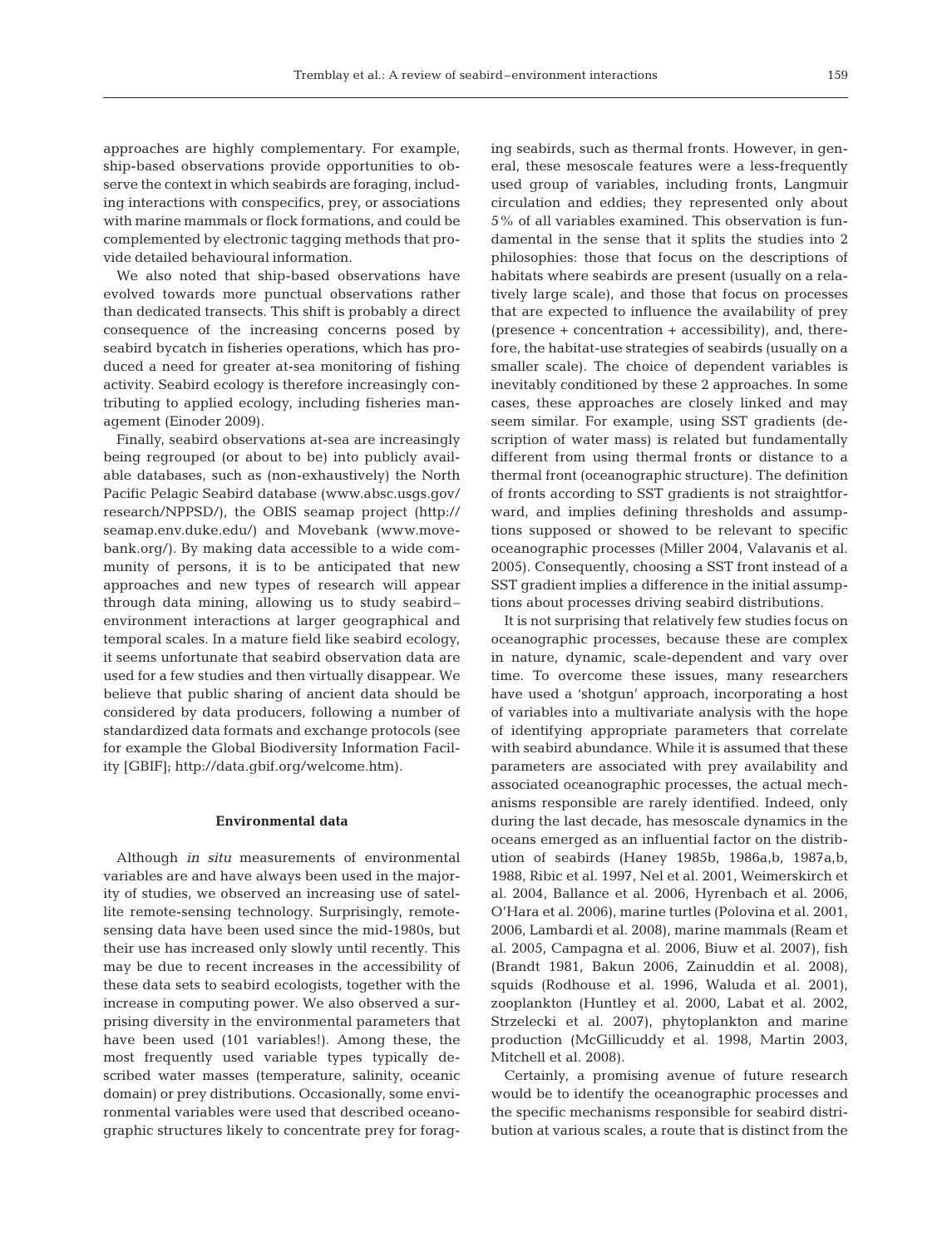physical description of water masses and that is clearly an underutilized approach. These notions are, however, linked together, since it is arguable that an oceanographic structure that concentrates food at a mesoscale can be seen as a physical characteristic of a wider habitat or ecological niche. An illustration of such an approach can be seen in Fig. 2 of the paper by Tew-Kai et al. (2009).

Among all these variables, it is difficult to decide which are more important than others. Intuitively we might think of prey distribution as the major factor. However, this might depend on many factors, including (non-exhaustively) the seabird considered, the region, the breeding status, the sex and also the scale considered. For example, a procellariiform seabird might look for an oceanographic feature at large scales using its demethyl/sulfide (DMS)-sensing capabilities (a large frontal system for example), and then it might actually look for the edge of a mesoscale eddy, and only after that it would look for its prey at smaller scales. In this view, the prey factor is not necessarily the first variable used by the animal to select its habitat. Furthermore, in the case of seabirds using associations with marine mammals and schools of tunas to feed, the presence of prey might not be related to their catchability. In spite of this, obtaining real distribution maps of seabirds' prey at appropriate spatial and temporal scales is probably the holy grail of the discipline, yet obtaining these data usually remains out of reach.

Finally, the use of hydrodynamic model data and variables derived from 3-dimensional flow dynamics was virtually absent from our selection of papers. The output from these models (although they are not strictly considered data) could be used to gain environmental information on the third dimension (depth), which is virtually absent from most studies. Such contribution could help in understanding the relationships of diving seabirds with subsurface fronts or other underwater oceanographic features.

#### **Statistical analyses**

Similar to the diversity of approaches and data types found in the literature, the statistical techniques used to link seabird locations with environment variables were also highly diverse. Qualitative approaches were heavily used (~20% of approaches), and explicit spatial statistics (statistics dependent on the position of an observation in space) were seldom utilized. The trend observed towards using Lagrangian data types was not associated with a temporal change in the statistical modelling used. This suggests that Lagrangian data (i.e. time series of spatial locations) are often used as if they were Eulerian data, in that data are treated as

independent positions in space and their inherent temporal autocorrelation is often ignored. Occasionally, the temporal autocorrelation between observations is acknowledged formally, but it is most often treated as a nuisance for statistical inference. Methods do exist to overcome this problem, but these were often absent in the papers we reviewed (Legendre 1993, De Solla et al. 1999, Keitt et al. 2002, Dormann et al. 2007).

Spatial data can be described using a variety of techniques (Dale et al. 2002, Perry et al. 2002) and effort should be made to extract more information from data sets that are lacking at this stage. This would allow further standardization in the way seabird distributional data are treated, facilitating the comparison of results between studies. For example, the centre of gravity, inertia, indexes of lacunarity and variograms could be used more regularly as common descriptors of spatial distributions.

Another interesting point is that, although many individual tracks of seabirds have been gathered, very few reports have analyzed seabird behaviour with respect to the environment. Indeed, authors consider the animal's position as a consequence of the behaviour, but rarely do they use behavioural data, such as change in turning rate, speed, bearing, or any derivative thereof, in relation to the environment. Such analyses are becoming possible with the increased availability of highresolution, multi-sensor recording devices.

## **CONCLUSIONS**

Given the trends in approaches and methodologies used in studies of the at-sea ecology of seabirds, we identified a few important topics that merit future attention. First, given the spatial nature of the data, it is important to fully utilize the appropriate statistical tools available to both describe the data and quantify the link between seabirds' locations and environmental variables. Second, seabird locations and seabird behaviour are distinct, and the latter is an important component that can be extracted from Lagrangian data types. Associating locations of particular behavioural events (e.g. area-restricted searches) with environmental parameters is a promising route that could improve our understanding of the mechanisms underlying seabird behaviour. Third, in addition to describing water masses, the choices of the environmental variables could gain by being driven by the need to identify the underlying oceanographic processes and mechanisms. Their identification implies more complex processing of the data for describing the marine environment, but there are a number of recent examples of how this might be done (Boehme et al. 2008, Chaigneau et al. 2008).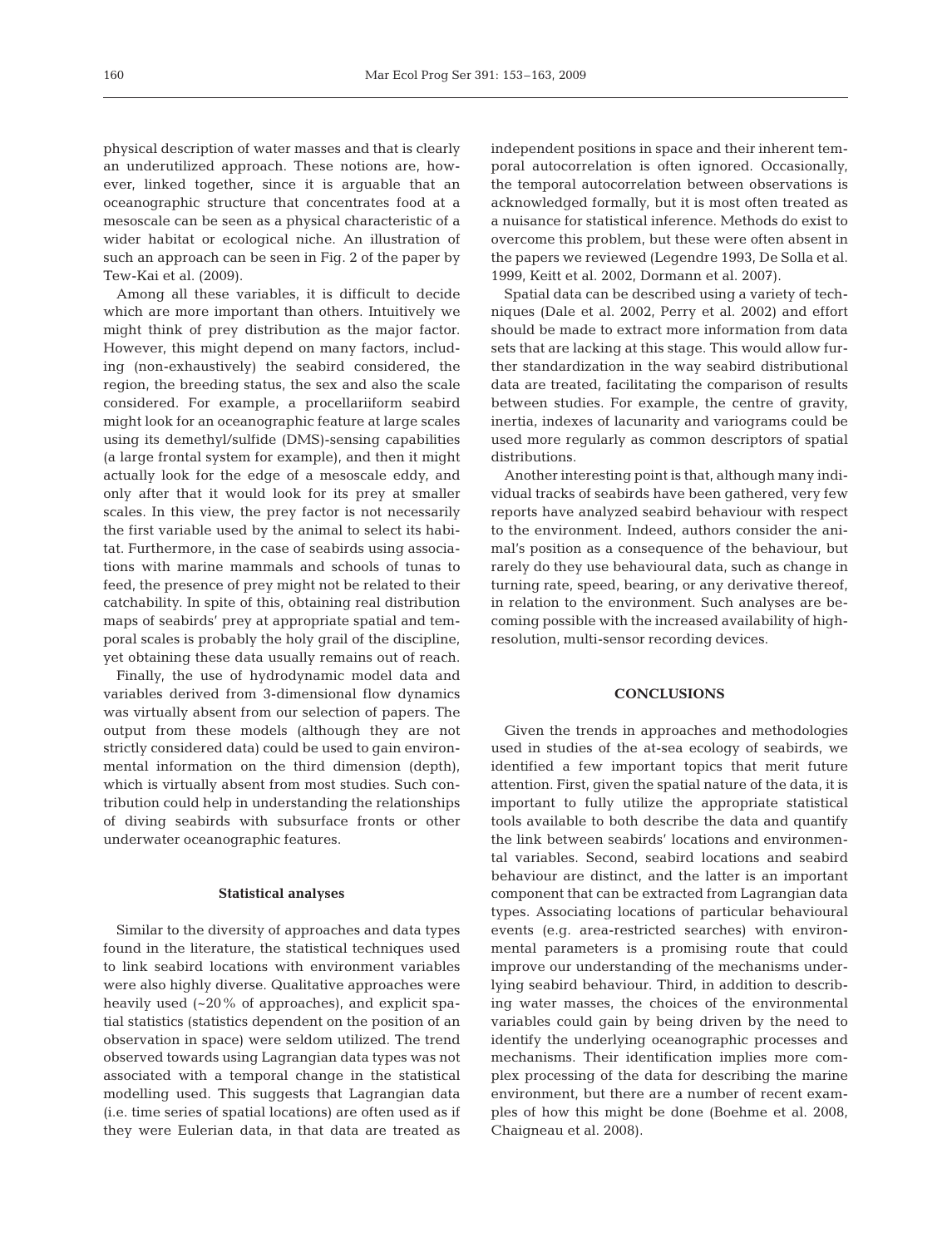Seabird ecology is a dynamic field of research, and its development is still growing, promising years of exciting discoveries to come.

*Acknowledgements*. The preparation of this review was supported by the TOPP program with support from the National Oceanographic Partnership Program ONR (Award N00014- 05-1-0645), the Gordon and Betty Moore, the Packard and Sloan Foundations and from the National Science Foundation Office of Polar Programs (Grants ANT-0440687 and ANT-0523332).

#### LITERATURE CITED

- ► Aarts G, MacKenzie M, McConnell B, Fedak M, Matthiopoulos J (2008) Estimating space-use and habitat preference from wildlife telemetry data. Ecography 31:140–160
	- Abello P, Arcos JM, De Sola LG (2003) Geographical patterns of seabird attendance to a research trawler along the Iberian Mediterranean coast. Sci Mar 67:69–75
- ▶ Abrams RW (1983) Pelagic seabirds and trawl-fisheries in the southern Benguela Current region. Mar Ecol Prog Ser 11: 151–156
	- Abrams RW (1985) Environmental determinants of pelagic seabird distribution in the African sector of the southernocean. J Biogeogr 12:473–492
	- Ainley DG (1990) Farallon seabird patterns at the community level. In: Ainley DG, Boekelheide RJ (ed) Seabirds of the Farallon Islands: ecology, dynamics, and structure of an upwelling-system community, USA. Stanford University Press, Stanford, CA, p 349–380
- ► Ainley DG, Anderson DW, Kelly PR (1981) Feeding ecology of marine cormorants in southwestern North America. Condor 83:120–131
- ► Ainley DG, Sydeman WJ, Norton J (1995) Upper trophic level predators indicate interannual negative and positive anomalies in the California Current food web. Mar Ecol Prog Ser 118:69–79
	- Ainley DG, Jacobs SS, Ribic CA, Gaffney I (1998) Seabird distribution and oceanic features of the Amundsen and southern Bellingshausen seas. Antarct Sci 10:111–123
	- Ashmole NP (1971) Seabird ecology and the marine environment. In: Farner DS, King JR (eds) Avian biology, Vol 1. Academic Press, New York, p 223–286
- Awkerman JA, Fukuda A, Higuchi H, Anderson DJ (2005) ➤ Foraging activity and submesoscale habitat use of waved albatrosses *Phoebastria irrorata* during chick-brooding period. Mar Ecol Prog Ser 291:289–300
	- Bakun A (2006) Front and eddies as key structures in the habitat of marine fish larvae: Opportunity, adaptive response and competitive advantages. Sciencia Marina 70S2: 105–122
	- Ballance LT, Pitman RL, Reilly SB (1997) Seabird community structure along a productivity gradient: importance of competition and energetic constraint. Ecology 78: 1502–1518
- ▶ Ballance LT, Pitman RL, Fiedler PC (2006) Oceanographic influences on seabirds and cetaceans of the eastern tropical Pacific: a review. Prog Oceanogr 69:360–390
	- Benvenuti S, Bonadonna F, Dall'Antonia L, Gudmundsson G (1998) Foraging flights of breeding thick-billed murres *(Uria lomvia*) as revealed by bird-born direction recorders. Auk 115:57–66

Berrow SD, Wood AR, Prince PA (2000) Foraging location and

range of white-chinned petrels *Procellaria aequinoctialis* breeding in the South Atlantic. J Avian Biol 31:303–311

- ► Biuw M, Boehme L, Guinet C, Hindell M and others (2007) Variations in behavior and condition of a Southern Ocean top predator in relation to *in situ* oceanographic conditions. Proc Natl Acad Sci USA 104:13705–13710
	- Boehme L, Meredith MP, Thorpe SE, Biuw M, Fedak M (2008) Antarctic Circumpolar Current frontal system in the South Atlantic: monitoring using merged Argo and animalborne sensor data. J Geophys Res Oceans C09012, doi: 10.1029/2007JC004647
- ► Brandt SB (1981) Effects of a warm-core eddy on fish distributions in the Tasman Sea off East Australia. Mar Ecol Prog Ser 6:19–33
- ► Burger AE, Shaffer SA (2008) Perspectives in ornithology: application of tracking and data-logging technology in research and conservation of seabirds. Auk 125:253–264
- ► Campagna C, Piola AR, Marin MR, Lewis M, Fernandez T (2006) Southern elephant seal trajectories, fronts and eddies in the Brazil/Malvinas Confluence. Deep-Sea Res I 53:1907–1924
- ▶ Catry P, Phillips RA, Phalan B, Silk JRD, Croxall JP (2004) Foraging strategies of grey-headed albatrosses *Thalassarche chrysostoma*: integration of movements, activity and feeding events. Mar Ecol Prog Ser 280:261–273
	- Chaigneau A, Gizolme A, Grados C (2008) Mesoscale eddies off Peru in altimeter records: identification algorithms and eddy spatio-temporal patterns. In: Werner F, Lough RG, Bertrand A, Guevara CR, Soler P, Csirke J, Chavez FP (eds) The northern Humboldt current system: ocean dynamics, ecosystem processes and fisheries. Prog Oceanogr 79 (special issue 2–4):106–119
- ▶ Charrassin JB, Bost CA (2001) Utilisation of the oceanic habitat by king penguins over the annual cycle. Mar Ecol Prog Ser 221:285–297
- ► Clarke J, Emmerson LM, Otahal P (2006) Environmental conditions and life history constraints determine foraging range in breeding Adélie penguins. Mar Ecol Prog Ser 310:247–261
- ► Cooke SJ, Hinch SG, Wikelski M, Andrews RD, Kuchel LJ, Wolcott TG, Butler PJ (2004) Biotelemetry: a mechanistic approach to ecology. Trends Ecol Evol 19:334–343
- ► Dale MRT, Dixon P, Fortin MJ, Legendre P, Myers DE, Rosenberg MS (2002) Conceptual and mathematical relationships among methods for spatial analysis. Ecography 25: 558–577
- ► De Solla SR, Bonduriansky R, Brooks RJ (1999) Eliminating autocorrelation reduces biological relevance of home range estimates. J Anim Ecol 68:221–234
- ▶ Dormann CF, McPherson JM, Araújo MB, Bivand R and others (2007) Methods to account for spatial autocorrelation in the analysis of species distributional data: a review. Ecography 30:609–628
- ► Einoder LD (2009) A review of the use of seabirds as indicators in fisheries and ecosystem management. Fish Res 95:6–13
	- Furness RW, Hilton G, Monteiro LR (2000) Influences of coastal habitat characteristics on the distribution of Cory's shearwaters *Calonectris diomedea* in the Azores archipelago. Bird Study 47:257–265
	- Garthe S (1997) Influence of hydrography, fishing activity, and colony location on summer seabird distribution in the south-eastern North Sea. ICES J Mar Sci 54:566–577
	- Haney JC (1985a) Counting seabirds at sea from ships: comments on interstudy comparisons and methodological standardization. Auk 102:897–898
	- Haney JC (1985b) Wintering phalaropes off the southeastern United States: application of remote sensing imagery to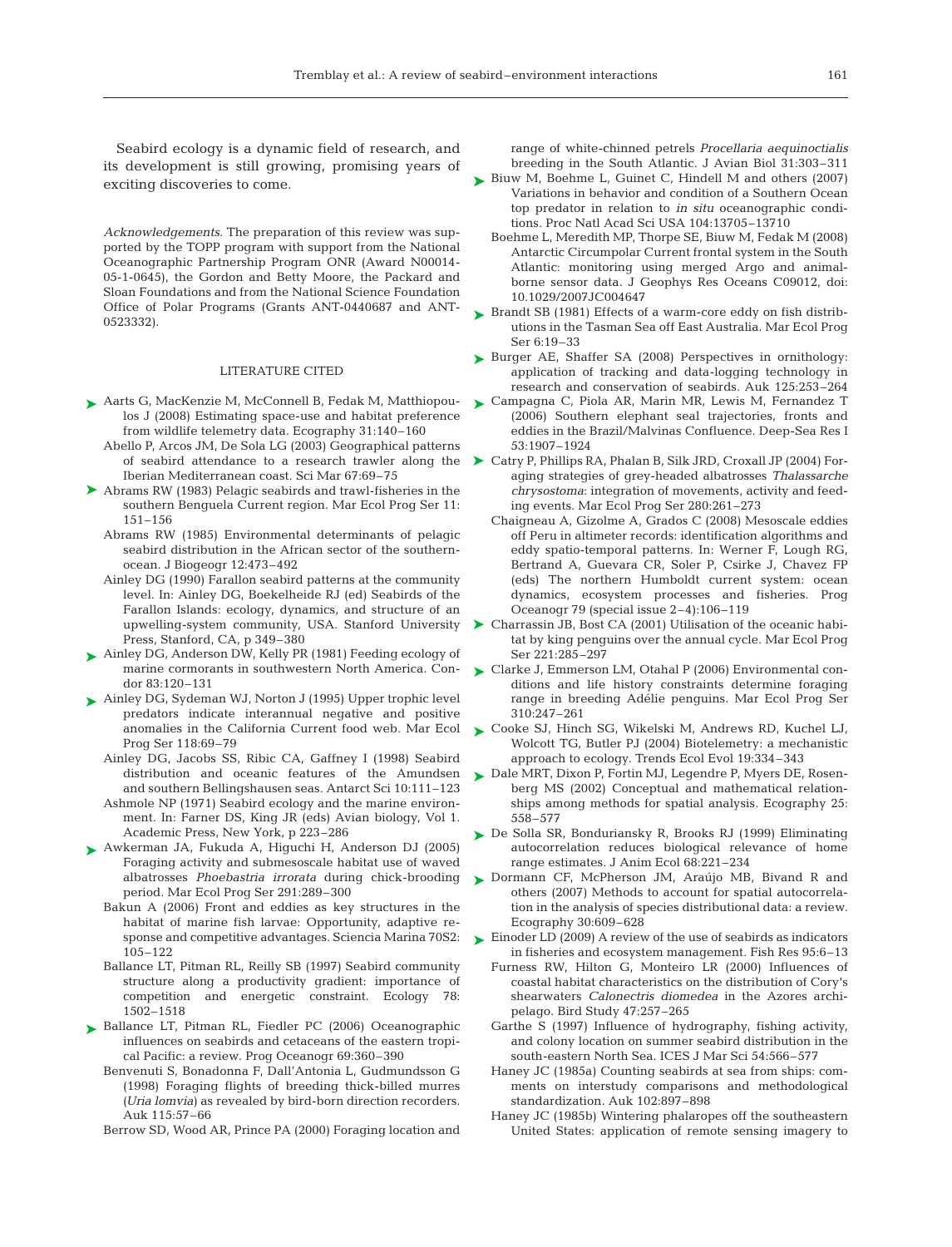seabird habitat analysis at oceanic fronts. J Field Ornithol 56:321–333

- ► Haney JC (1986a) Seabird affinities for Gulf Stream frontal eddies: responses of mobile marine consumers to episodic upwelling. J Mar Res 44:361–384
	- Haney JC (1986b) Seabird patchiness in tropical oceanic waters: the influence of Sargassum 'reefs'. Auk 103: 141–151
	- Haney JC (1986c) Seabird segregation at Golf Stream frontal eddies. PSZN I: Mar Ecol 28:279–285
	- Haney JC (1987a) Effects of a Gulf Stream warm-core ring on summer seabird distribution in the northwest Atlantic Ocean. Limnol Oceanogr 32:665–673
	- Haney JC (1987b) Ocean internal waves as sources of smallscale patchiness in seabird distribution on the Blake Plateau. Auk 104:129–133
- ► Haney JC (1988) Foraging by northern fulmars (*Fulmaris glacialis*) at a nearshore, anticyclonic tidal eddy in the northern Bering Sea, Alaska. Colon Waterbirds 11:318–321 Harrison CS (1982) Spring distribution of marine birds in the
	- gulf of Alaska. Condor 84:245–254 Hunt GL Jr (1991) Occurrence of polar seabirds at sea in relation to prey concentrations and oceanographic factors. In: Sakshaug E, Hopkins CCE, Oritsland NA (eds) Proceedings of the Pro Mare Symposium on Polar Marine Ecology, Vol 10. Polar Research, Trondheim, p 553–559
- ► Hunt GL Jr, Heinemann D, Everson I (1992) Distributions and predator–prey interactions of macaroni penguins, Antarctic fur seals, and Antarctic krill near Bird Island, South Georgia. Mar Ecol Prog Ser 86:15–30
- ► Huntley ME, González A, Zhu Y, Zhou M, Irigoien X (2000) Zooplankton dynamics in a mesoscale eddy-jet system off California. Mar Ecol Prog Ser 201:165–178
- ► Hyrenbach KD, Veit RR, Weimerskirch H, Hunt GL Jr (2006) Seabird associations with mesoscale eddies: the subtropical Indian Ocean. Mar Ecol Prog Ser 324:271–279
	- Hyrenbach KD, Veit RR, Weimerskirch H, Metzl N, Hunt GL (2007) Community structure across a large-scale ocean productivity gradient: marine bird assemblages of the Southern Indian Ocean. Deep-Sea Res I 54:1129–1145
- ▶ Hull CL, Hindell MA, Michael K (1997) Foraging zones of royal penguins during the breeding season, and their association with oceanographic features. Mar Ecol Prog Ser 153:217–228
	- Joiris CR (1991) Spring distribution and ecological role of seabirds and marine mammals in the Weddell sea, Antarctica. Polar Biol 11:415–424
- ▶ Karnovsky NJ, Kwasniewski S, Weslawski JM, Walkusz W, Beszczynska-Moller A (2003) Foraging behavior of little auks in a heterogeneous environment. Mar Ecol Prog Ser 253:289–303
- ▶ Keitt TH, Bjornstad ON, Dixon PM, Citron-Pousty S (2002) Accounting for spatial pattern when modeling organism–environment interactions. Ecography 25:616–625
- ► Labat JP, Mayzaud P, Dallot S, Errhif A, Razouls S, Sabini S (2002) Mesoscale distribution of zooplankton in the sub-Antarctic frontal system in the Indian part of the Southern Ocean: a comparison between optical plankton counter and net sampling. Deep-Sea Res 49:735–749
- ► Lambardi P, Lutjeharms JRE, Mencacci R, Hays GC, Luschi P (2008) Influence of ocean currents on long-distance movement of leatherback sea turtles in the Southwest Indian Ocean. Mar Ecol Prog Ser 353:289–301
- ► Legendre P (1993) Spatial autocorrelation: Trouble or new paradigm? Ecology 74:1659–1673
- Levin SA (1992) The problem of pattern and scale in ecology. Ecology 73:1943–1967 ➤
- Logerwell EA, Hewitt RP, Demer DA (1998) Scale-dependent spatial variance patterns and correlations of seabirds and prey in the southeastern Bering Sea as revealed by spectral analysis. Ecography 21:212–223
- ► Martin AP (2003) Phytoplankton patchiness: the role of lateral stirring and mixing. Prog Oceanogr 57:125–174
- ► McGillicuddy DJ Jr, Robinson AR, Siegel DA, Jannasch HW and others (1998) Influence of mesoscale eddies on new production in the Sargasso Sea. Nature 394:263–266
	- Mehlum F, Hunt GL, Klusek Z, Decker MB (1999) Scaledependent correlations between the abundance of Brunnich's guillemots and their prey. J Anim Ecol 68:60–72
- ► Miller P (2004) Multi-spectral front maps for automatic detection of ocean colour features from SeaWiFS. Int J Remote Sens 25:1437–1442
- ► Mitchell JG, Yamazaki H, Seuront L, Wolk F, Li H (2008) Phytoplankton patch patterns: seascape anatomy in a turbulent ocean. J Mar Syst 69:247–253
	- Monod T (1991) Bathyfolages: plongées profondes. Réédition Actes Sud, Arles (orig. Publ. Juillard, Paris, 1954)
	- Navarro J, Gonzalez-Solis J (2007) Experimental increase of flying costs in a pelagic seabird: effects on foraging strategies, nutritional state and chick condition. Oecologia 151: 150–160
- ► Nel DC, Lutjeharms JRE, Pakhomov EA, Ansorge IJ, Ryan PG, Klages NTW (2001) Exploitation of mesoscale oceanographic features by grey-headed albatross *Thalassarche chrysostoma* in the southern Indian Ocean. Mar Ecol Prog Ser 217:15–26
- ▶ O'Driscoll RL (1998) Description of spatial pattern in seabird distributions along line transects using neighbour K statistics. Mar Ecol Prog Ser 165:81–94
- ► O'Hara PD, Morgan KH, Sydeman WJ (2006) Primary producer and seabird associations with AVHRR-derived sea surface temperatures and gradients in the southeastern Gulf of Alaska. Deep-Sea Res II 53:359–369
	- Olivier F, Wotherspoon SJ (2006) Distribution and abundance of Wilson's storm petrels *Oceanites oceanicus* at two locations in East Antarctica: testing habitat selection models. Polar Biol 29:878–892
- ► Perry JN, Liebhold AM, Rosenberg MS, Dungan J, Miriti M, Jakomulska A, Citron-Pousty S (2002) Illustrations and guidelines for selecting statistical methods for quantifying spatial patterns in ecological data. Ecography 25:578–600
	- Phillips RA, Silk JRD, Croxall JP, Afanasyev V (2006) Yearround distribution of white-chinned petrels from South Georgia: relationships with oceanography and fisheries. Biol Conserv 129:336–347
	- Pinaud D, Weimerskirch H (2005) Scale-dependent habitat use in a long-ranging central place predator. J Anim Ecol 74:852–863
- ▶ Polovina JJ, Howell E, Kobayashi DR, Seki MP (2001) The transition zone chlorophyll front, a dynamic global feature defining migration and forage habitat for marine resources. Prog Oceanogr 49:469–483
- ▶ Polovina J, Uchida I, Balazs G, Howell EA, Parker D, Dutton P (2006) The Kuroshio Extension bifurcation region: a pelagic hotspot for juvenile loggerhead sea turtles. Deep-Sea Res II 53:326–339
- ▶ Ream RR, Sterling JT, Loughlin TR (2005) Oceanographic features related to northern fur seal migratory movements. Deep-Sea Res II 52:823–843
	- Ribic CA, Ainley DG (1997) The relationships of seabird assemblages to physical habitat features in Pacific equatorial waters during spring 1984–1991. ICES J Mar Sci 54:593–599
- ▶ Ribic CA, Davis R, Hess N, Peake D (1997) Distribution of seabirds in the northern Gulf of Mexico in relation to